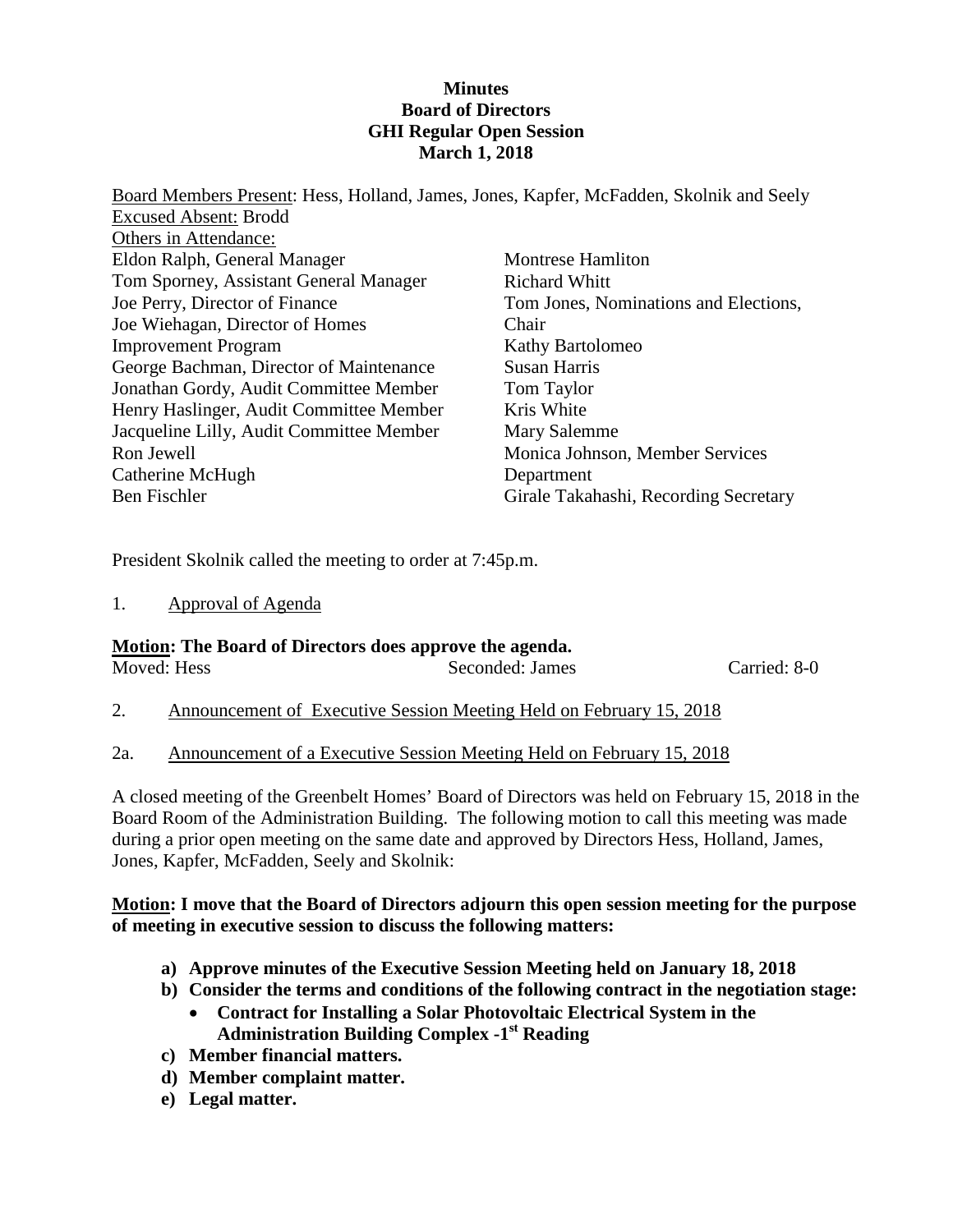This closed meeting commenced at 7:00 p.m., recessed at 7:29 p.m. (for the regular open meeting) and reconvened at 9:42 p.m., with adjournment occurring at 10:30 p.m.

*Authority for this closed meeting was derived from Subtitle 6b of the Maryland Cooperative Housing Corporation Act, § 5-6B-19 "Meetings of cooperative housing corporation open to members of corporation or their agents." Paragraph (e) (1)*

## 3. Visitors and Members (Comment Period)

- Ron Jewell– Pros and cons of ionization vs. photoelectric smoke alarms; recommended installing both in homes.
- Kris White– CAC Requested additional time for writing the policy for members on rodenticides.
- Catherine McHugh Investment Committee Review of legal opinion and potential adverse impact to reserves.
- Tom Jones Chair, Nomination & Elections Committee Recruiting candidates.
- Molly Lester asked if a list of voters was available from the N&E Committee.

## 4. Approval of Membership Applications

**Motion: I move that the following persons into the cooperative and membership is afforded them at the time of settlement:**

- **Gerald T. Ostdiek, Shelia M. Ostdiek, Tenants by the Entirety;**
- **Yan Soldo, Sole Owner;**
- **Kathryn H. Thompson, Sole Owner.**

| Moved: James | Seconded: Hess | Carried: 8-0 |
|--------------|----------------|--------------|

- 5. Committee and Homes Improvement Program Reports
	- **Homes Improvement Program** Wiehagan reported that 50 surveys are in; Will host another help session on March 4; Measurements of doors & windows scheduled for 12 March 2018.
	- **Buildings Committee** James reported that the committee met February 28, and that there may be a fourth HIP help session.
	- **Legislative and Government Affairs Committee** Ralph reported that LGAC is in the process of drafting letters regarding GHI's positions on the proposed Maglev train. Letters will be submitted to the Board on March 15, 2018.
	- **Woodlands Committee** Kapfer reported that a meeting has been scheduled with Brian Stupak, Maryland Department of Natural Resources to facilitate our renewing the Forest Conservation Management Agreement.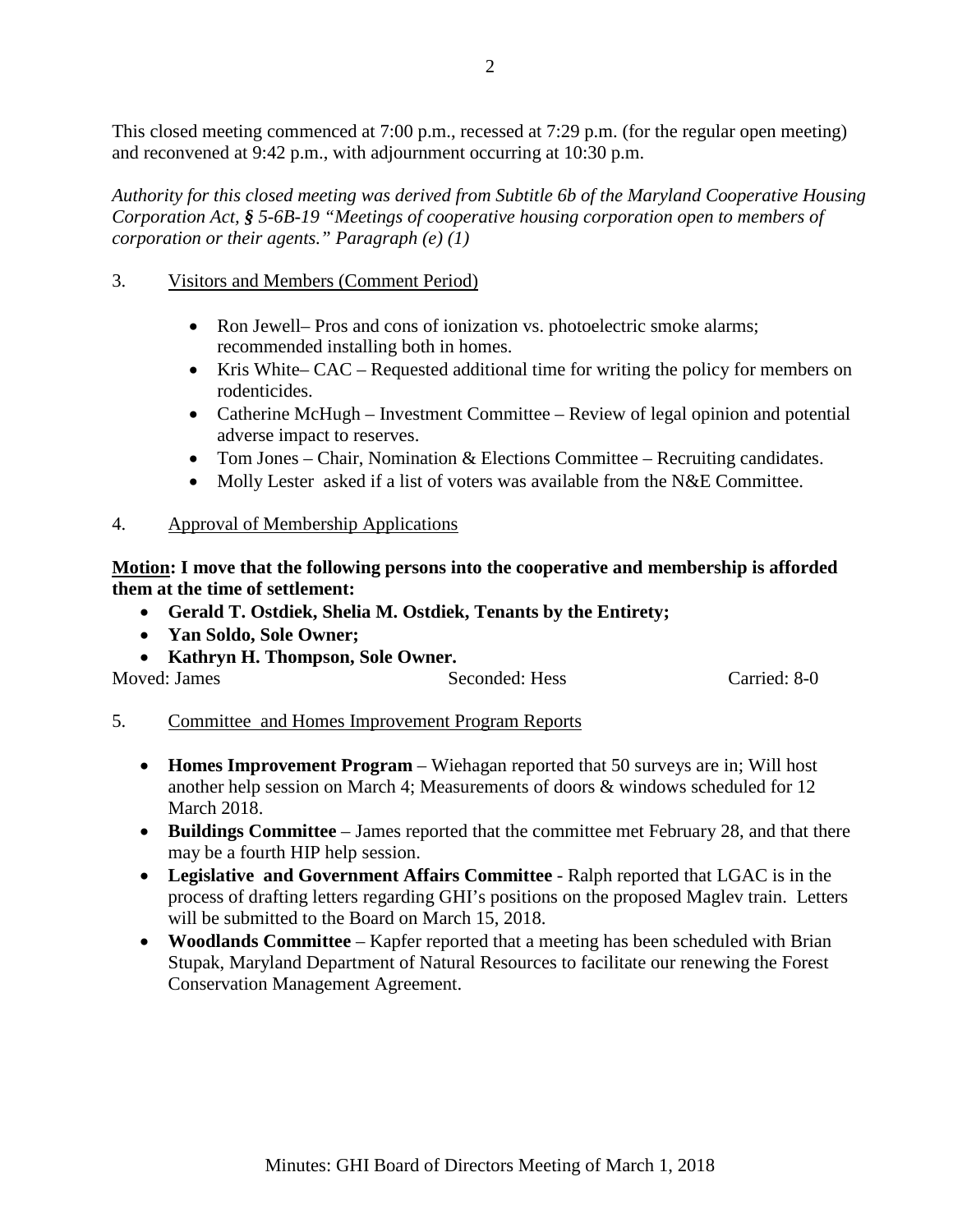#### 6. For Action or Discussion

#### 6a. Approve Minutes of the Special Open Session Meeting Held on January 18, 2018

**Motion: I move that the Board of Directors approve the minutes of the Special Open Session meeting that was held on January 18, 2018 as presented.** Moved: James Seconded: Hess Carried:7-0-1 Abstained: McFadden

## 6b. Approve Minutes of the Regular Open Session Meeting Held on January 18, 2018

|                                                         | Motion: I move that the Board of Directors approve the minutes of the Regular Open Session |                |  |
|---------------------------------------------------------|--------------------------------------------------------------------------------------------|----------------|--|
| meeting that was held on January 18, 2018 as presented. |                                                                                            |                |  |
| Moved: James                                            | Seconded: Hess                                                                             | Carried: 7-0-1 |  |
| Abstained: McFadden                                     |                                                                                            |                |  |
|                                                         |                                                                                            |                |  |

## 6c. Approve Minutes of the Special Open Session Meeting Held on February 1, 2018

## **Motion: I move that the Board of Directors approve the minutes of the Special Open Session meeting that was held on February 1, 2018 as presented.** Moved: James Seconded: Hess Carried:7-0-1 Abstained: Holland

## 6d. Approve Minutes of the Regular Open Session Meeting Held on February 1, 2018

**Motion: I move that the Board of Directors approve the minutes of the Regular Open Session meeting that was held on February 1, 2018 as presented.** Moved: James Seconded: Hess Carried:7-0-1 Abstained: Holland

#### 6e. Request from the Bicycle Committee to Conduct a Survey re: Installation of Bicycle Racks

An email from the Bicycle Committee regarding a brief survey that the Committee would like to send out to all GHI members informing them of the following:

- 1) The formation of the GHI Bike Committee;
- 2) The open process, i.e., encouraging GHI members to join as members of the Committee or as participating visitors in the meetings;
- 3) The survey process: the courts that express the most interest in having bike racks will be the ones chosen for the first 10 bike racks;
- 4) The bike racks will be installed will the help of GHI members, with staff assistance. (By having members involved in the installation and planning process, people will have more of a stake in the process of encouraging bike riding throughout the community).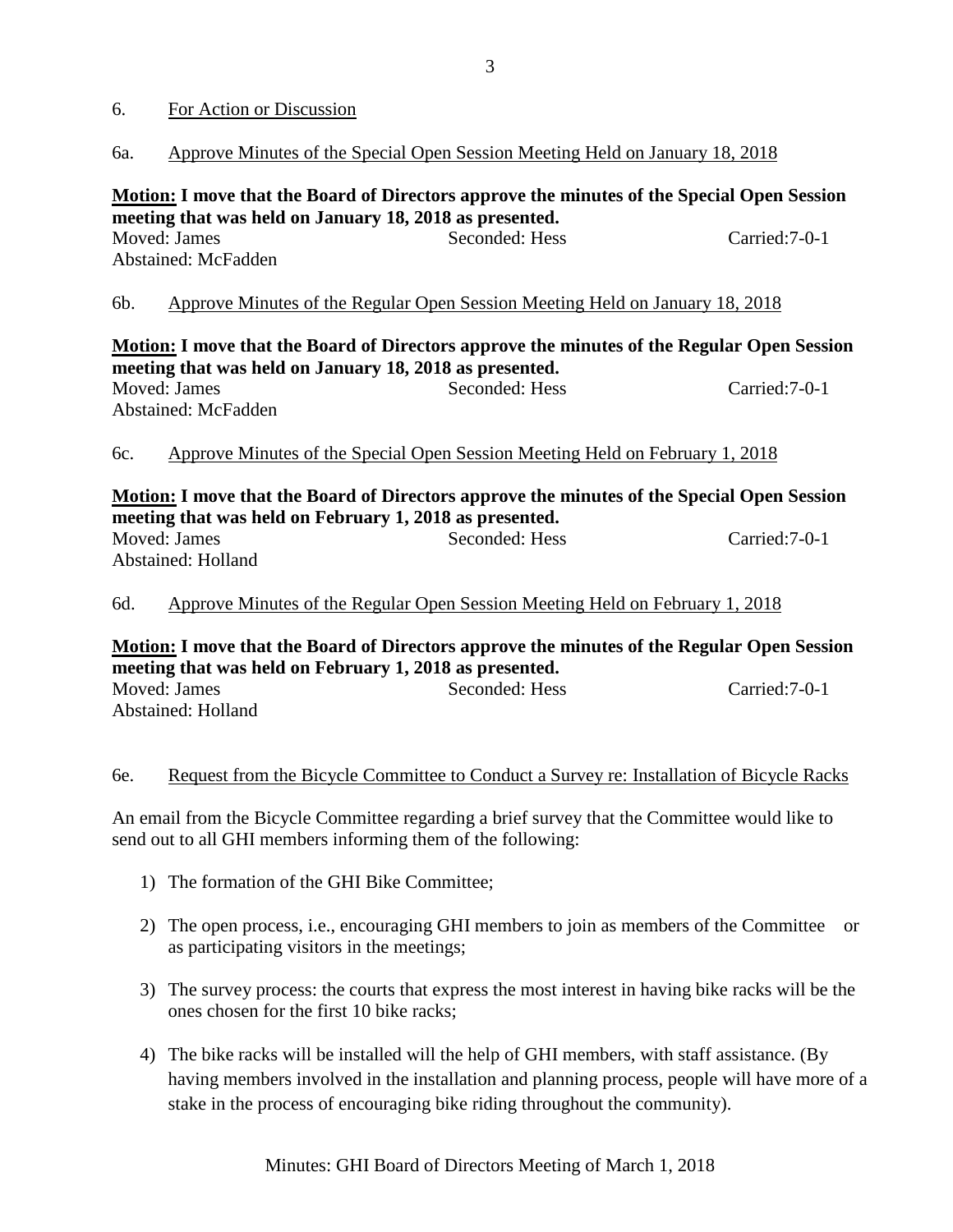# **Motion: I move that the Board of Directors allow the Bicycle Committee to conduct a membership survey regarding the proposed installation of bicycle racks within the GHI community.**

Moved: McFadden Seconded: James Carried:8-0

#### 6f. Yard Solutions Task Force's Recommendations re: Community Beautification Program

On February 15, 2018, the Board reviewed a report that the Yard Solutions Task Force submitted that included the following three components:

- 1. Recommended Changes to GHI's Community Beautification Program
- 2. Greenbelt City Codes Relevant to GHI's Yard Inspection Deficiency items
- 3. Survey Comments re: Community Beautification Program (and Related Matters) from the May 2017 GHI Yard Task Force Survey

Last February 15, the Board accepted the Task Force's report and directed the Manager to obtain a current legal opinion from GHI's attorney on the matter of levying fines for community beautification and other rule violations, as the task force recommended.

The Board deferred action on the three suggested motions stated below pending review of the motion that the membership passed in 1983, which led to the establishment of the community beautification program. That motion was as follows: **"***The membership directs the Board of directors and management to enforce existing regulations concerning the minimum upkeep of members' yards i.e., hedges, grass, leaves, trash, animal odors etc."*

**Motion #1: I move that the Board of Directors direct the Manager to implement the changes to the community beautification list of "Deficiencies to Correct" that the Yard Solutions Task Force recommended; with effect from May 2018.** Moved: Kapfer Seconded: Holland Carried:8-0

**Motion #2: I move that the Board of Directors direct the Manager to conduct a survey within 30 days to obtain membership feedback regarding the following changes to the administration of community beautification inspections that the Yard Solutions Task Force recommended:**

- **a) Yards with no Group A deficiencies and no more than one Group B deficiency over the last three (3) consecutive years would be inspected every two years.**
- **b) Implementation of a program of regular inspections of yards with the most extreme and persistent violations, for the purpose of ensuring compliance with GHI's minimum use and maintenance standards.**

Moved: Holland Seconded: James Carried:8-0

**Motion #3: I move that the Board of Directors direct the Yard Solutions Task Force to collaborate with staff to implement the member education /outreach program that the task force recommended.**

Moved: Holland Seconded: Seely Carried:8-0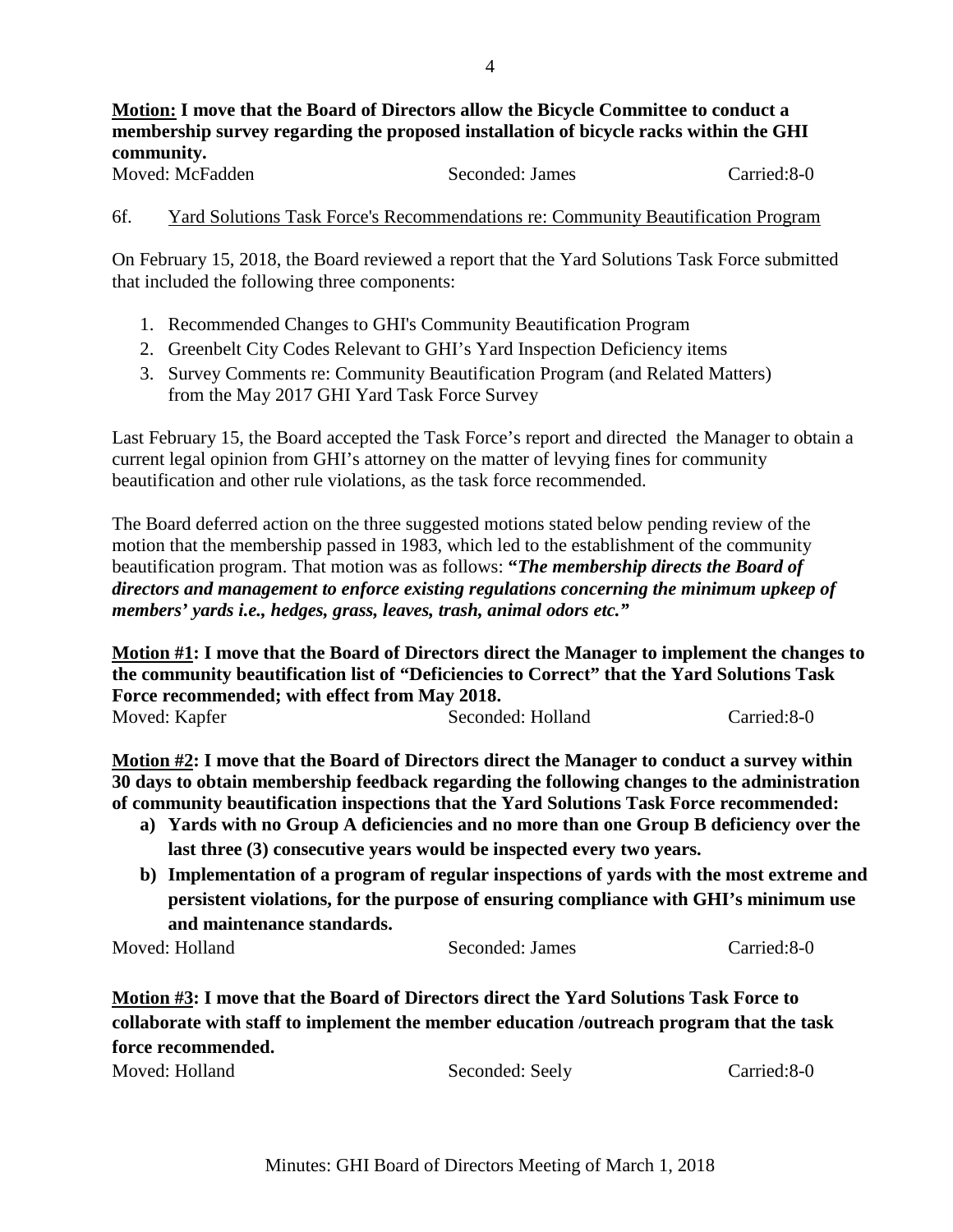## 6g. Proposed Solar PVES for the Administration Complex

The Board should consider how it wishes to proceed with the recommendation from the Buildings Committee to install a Solar PVES within the Administration Building Complex. The options to be considered are as follows:

## 1. Seek Membership Approval of a Contract to Install the Solar PVES During the May 10 Membership Meeting

For this option, a memorandum stating the rationale for the project and a motion to be presented to the membership, should be prepared by April 13, for inclusion with the meeting's agenda to be sent to the membership. The table below shows suggested timelines for activities associated with this option:

| Activity                                                                       | <b>Start Date</b> | <b>End Date</b> |
|--------------------------------------------------------------------------------|-------------------|-----------------|
| Request two original contractors to submit revised bids                        | 3/2/18            | 3/16/18         |
| Finance Committee to evaluate feasibility of revised bids for solar options if |                   |                 |
| necessary and recommend sources of funds for the project.                      | 3/19/18           | 3/28/18         |
| Consider revised bids and Finance Committee's recommendation re: funding for   |                   |                 |
| the project at a Board meeting; accept a contract proposal                     | 4/5/18            | 4/5/18          |
| Prepare rationale for project and motion to be presented during the membership |                   |                 |
| meeting                                                                        | 4/9/18            | 4/13/18         |

During deliberations of the revised bid proposals, the Board may wish to consider recommending either an outright purchase or power purchase option to the membership for approval.

## 2. No-Build Option

The Board may decide not to proceed with the project at this time.

A report that a solar task force affiliated with the Buildings Committee was prepared, based on the two original bids that GHI received. Subsequently, the Finance Committee prepared two analyses for outright purchase of the Solar PVES. The first analysis includes the costs for replacing the Solar PVES at the end of its life; the second analysis excludes the replacement costs.

**Motion: I move that the Board of Directors direct the Manager to obtain revised bids from Pfister Energy of Baltimore, MD and Sustainable Energy Systems of Frederick, MD. for the proposed installation of a Solar PVES for the Administration Complex during 2018.** Moved: Hess Seconded: Jones Carried: 7-1 Opposed: Holland

**By Consensus: To put a motion on the agenda for approval of a contract to install the Solar PVES before the membership at the May 10 membership meeting.**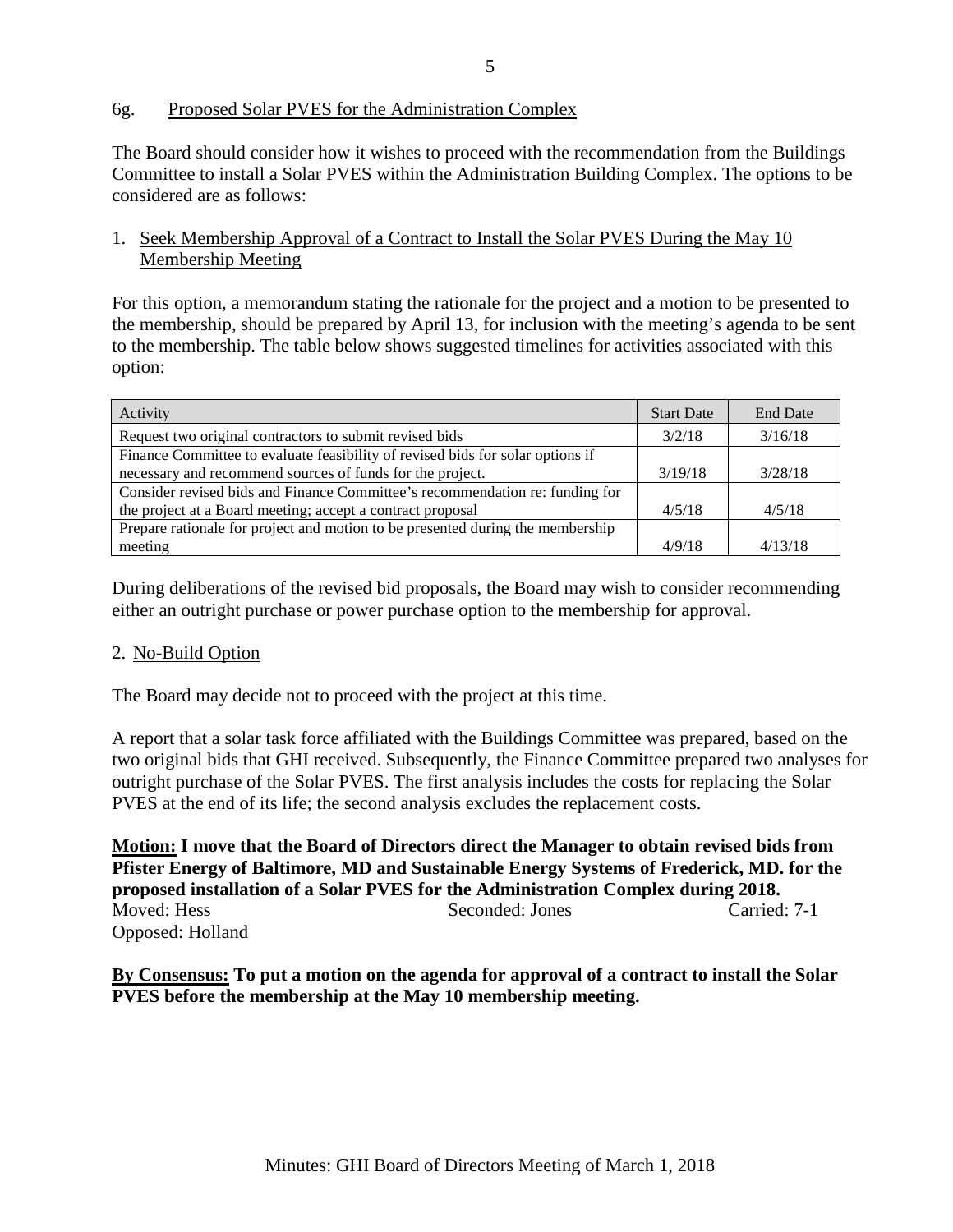## 6h. Member's Request that GHI Consider Alternative Maintenance Options for Split-System **Heat Pump Units**

In April 2017, the Board approved the establishment of a reserve program for the maintenance and replacement of split system heat pump units that members install as an optional item during the Homes improvement Program (HIP). The Board also allowed enrollment of heat pump units onto the program that were installed during 2016 and beyond, if staff determined them to be comparable to the units installed by GHI's contractors during the HIP. The elements of the reserve program are as follows:

- a) Repairs of equipment during their operation, and should any of the components fail prior to replacement, systems will be repaired to full operation. Some exclusions would apply to items such as filter replacements, batteries for the controllers, lost controllers, or physical damage to line sets or components caused by gardening or other tools, or other accidental damage.
- b) Semi-annual preventive maintenance checks that will allow a contractor to verify the refrigerant temperature and pressure during operation, clean the indoor unit filters, inspect the outdoor coils for excessive debris, and identify potential problems such as refrigerant losses, loose electrical power connections, and failing circuit boards.
- c) Replacement of equipment at end-of the useful life of the units. The indoor air handlers and outdoor compressor components will be replaced as well any other components necessary for the proper operation of the system.

| Type of unit                    | Initial cost, -<br>calculated during<br>April 2016 | Semi-annual<br>preventive<br>maintenance<br>services | Proposed monthly fee<br>(would escalate by<br>$2.40\%$ per year) |
|---------------------------------|----------------------------------------------------|------------------------------------------------------|------------------------------------------------------------------|
| 1- and $2$ -indoor<br>terminals | \$42.50                                            | \$16.67                                              | \$59.17                                                          |
| 3-indoor<br>terminals           | \$47.00                                            | \$16.67                                              | \$63.67                                                          |
| 4-indoor<br>terminals           | \$54.17                                            | \$16.67                                              | \$70.84                                                          |

d) Monthly fee contributions as stated in the following table:

To date, twelve (12) members have enrolled their split-system heat pumps onto the maintenance reserve program.

Ms. Velma Kahn, the member of 2-L Research Rd has suggested that GHI consider providing alternative maintenance options to members. Her suggestions in attachment #9. can be summarized as follows: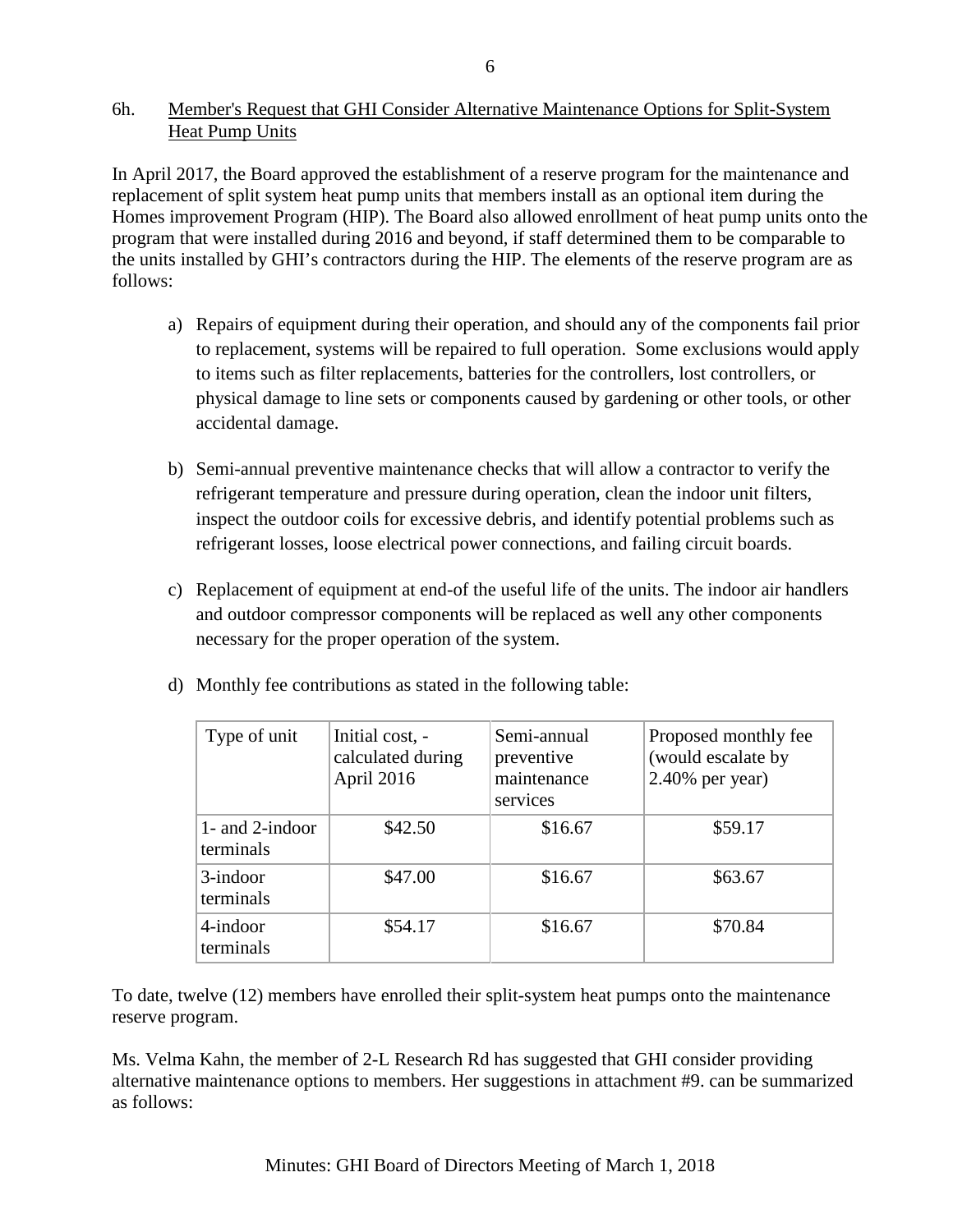- 1. Stop offering the maintenance reserve program option to members.
- 2. Offer members a negotiated reduced group rate for semi-annual maintenance services on their units; this service should be available to members who got their mini-split heat pumps through HIP, or better yet to members who have a heat-pump unit which Capps (the HIP contractor) will support. Capps should invoice GHI who would then charge the members as part of their coop fee.
- 3. Offer members negotiated reduced repair rates for parts and labor during the 12 year warranty period of the units and thereafter.
- 4. Offer a bulk purchase program whereby members may obtain enzyme filters from GHI at a discount.

Staff contacted Capps to discuss the cost information that Ms. Kahn obtained from the contractor. The contractor gave the following breakdown:

In-contract for members on GHI's maintenance reserve program (for 2018-20)

| PM, 2 visits year                | \$250    |                                                                                                          |
|----------------------------------|----------|----------------------------------------------------------------------------------------------------------|
| Diagnostic inspections           | \$150    | Capps will waive this fee when they are onsite, it be in effect<br>when they are offsite ~Dec thru April |
| Labor                            | \$85/hr  |                                                                                                          |
| Out-of contract, for individuals |          |                                                                                                          |
| <b>PM</b>                        | \$350    |                                                                                                          |
| Diagnostic inspections           | \$200    |                                                                                                          |
| Labor                            | \$100/hr |                                                                                                          |

Staff's comments are as follows;-

- 1. Staff recommends that GHI should offer members who haven't enrolled their units on GHI's maintenance reserve program the opportunity to have Capps provide them preventive maintenance services at a cost of \$250 per year over the next 3 years. GHI will bill the members for those services and re-negotiate the rate every three years.
- 2. Capps quoted a cost of \$150 for diagnostic inspections for members on the maintenance reserve program versus an out-of- contract rate of \$ 200/hour. GHI should request Capps to offer the charge of \$150 per hour to all members with qualified split system heat pump units; whether or not they are on the maintenance reserve program. Members whose units are not on the maintenance reserve program should call Capps directly, to provide this service. GHI would re-negotiate the rate every three years.
- 3. Capps quoted a labor rate for repairs of \$85.00 per hour for members on the maintenance reserve program versus an out-of- contract rate of \$ 100/hour. GHI should request Capps to offer the rate of \$85 per hour to all members with qualified split system heat pump units; whether or not they are on the maintenance reserve program. Members whose units are not on the maintenance reserve program should call Capps directly, to provide this service. GHI would re-negotiate the rate every three years.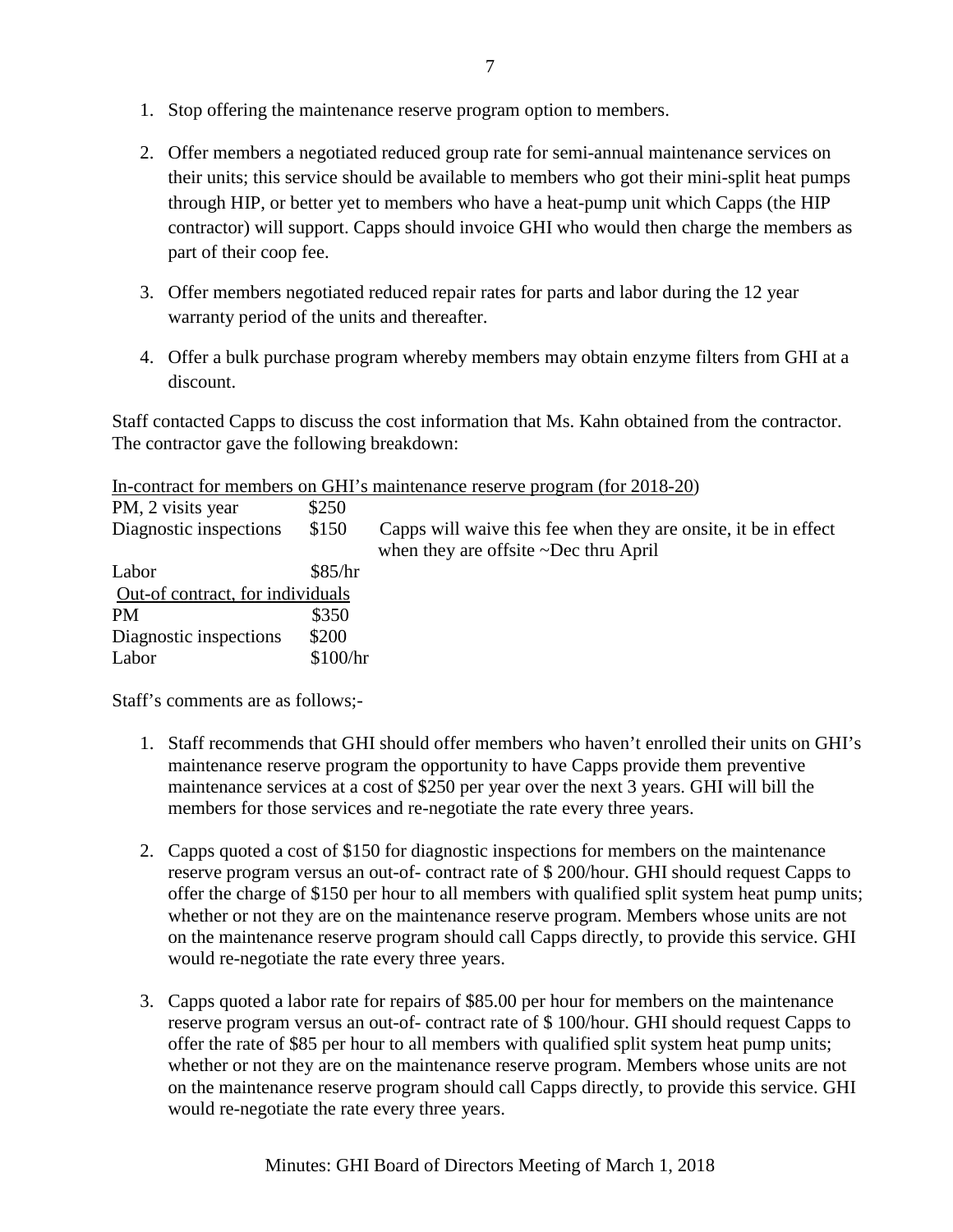4. Repair parts (except for filters & batteries) are already included in the 12-year warranty for the split-system heat pump units. Hence, there is no need to negotiate reduced costs for parts during the 12-year warranty period. GHI should stock enzyme filters in the warehouse which members could purchase during business hours. GHI currently charges an overhead fee of 20% for any parts that are supplied to members from the warehouse.

**Motion #3: I move that the Board of Directors direct the Manager to stock enzyme filters for heat pump units installed during the HIP in GHI's warehouse, which members may acquire at GHI's cost plus an overhead fee that is equivalent to 20 percent of the purchase cost of the filters.**

Moved: Seely Seconded: Kapfer Carried: 7-0-1 Abstained: Jones

**Motion: To remove "installed during the HIP".** Moved: Jones Dies for lack of Second

## 6i. Vote to Conduct a Regular Executive Session Meeting on March 1, 2018

**Motion: I move that the Board of Directors conduct a closed meeting after adjournment of this Open Session to discuss the following matters:**

- **a) Approve minutes of the Executive Session Meeting held on February 1, 2018.**
- **b) Member financial matters.**
- **c) Consider the terms and conditions of the following contract in the negotiation stage:** • **Phase 2 Masonry Crawl Space Improvements Contract, 1st Reading**
- **d) A member complaint matter.**
- **e) A legal matter.**

Moved: James Seconded: Hess Carried: 8-0

- 7. Item of Information
- 7a. Board 12 Month Action Plan and Committee Task List
- 7b. Monthly GHI and City Calendars
- 7c. President's Items

Skolnik mentioned that GHI has renewed its contact with WSSC and scheduled a visit on April 4. Skolnik also mentioned the great job the Storm Water Management Task Force did with the grant money from Chesapeake Bay Trust at 20 Court Ridge, the rain-garden ribbon-cutting is scheduled for April 22 at 2 pm. National Co-op Festival October 6 and 7, 2018 on the National Mall, DC.